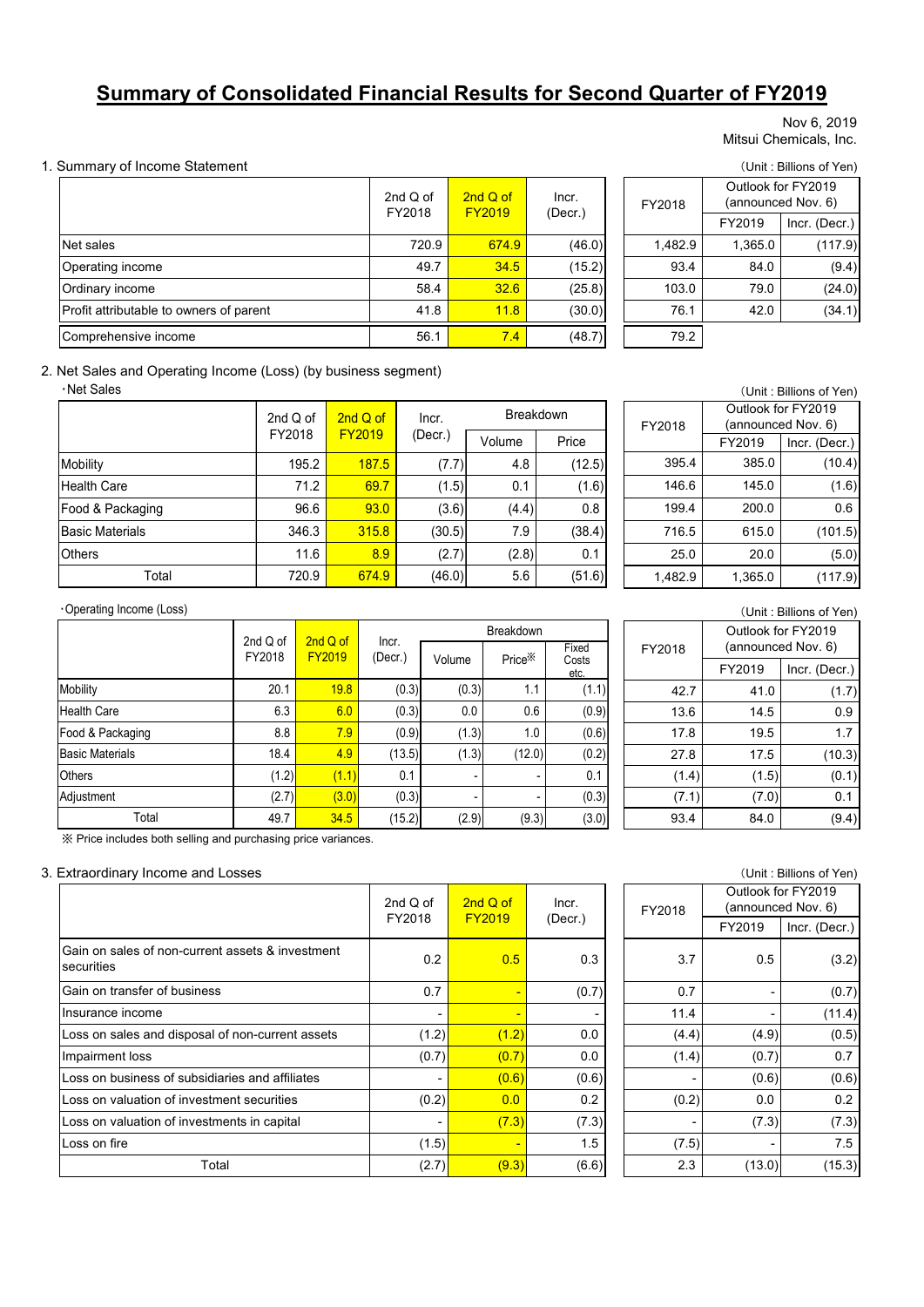#### 4. Summary of Balance Sheet

(Unit : Billions of Yen)

|                         | Assets                    |                                   |                  |                                  | Liabilities and Net assets |                                   |                  |  |  |
|-------------------------|---------------------------|-----------------------------------|------------------|----------------------------------|----------------------------|-----------------------------------|------------------|--|--|
|                         | As of<br>Mar. 31,<br>2019 | As of<br><b>Sept. 30,</b><br>2019 | Incr.<br>(Decr.) |                                  | As of<br>Mar. 31,<br>2019  | As of<br><b>Sept. 30,</b><br>2019 | Incr.<br>(Decr.) |  |  |
| Current assets          | 786.7                     | <b>738.9</b>                      | (47.8)           | Interest-bearing liabilities     | 485.0                      | 501.8                             | 16.8             |  |  |
| Tangible fixed assets   | 443.1                     | 470.8                             | 27.7             | Other liabilities                | 384.4                      | 348.5                             | (35.9)           |  |  |
| Intangible fixed assets | 29.4                      | 29.2                              | (0.2)            | Shareholders' equity             | 551.9                      | 546.0                             | (5.9)            |  |  |
| Investments and others  | 241.9                     | 235.0                             | (6.9)            | Non-controlling interests        | 79.8                       | 77.6                              | (2.2)            |  |  |
| Total assets            | 1,501.1                   | 1.473.9                           | (27.2)           | Total liabilities and net assets | 1,501.1                    | 1.473.9                           | (27.2)           |  |  |
| Inventories 1           | 301.9                     | 293.6                             | (8.3)            | 「Net D/E Ratio]                  | 0.68                       | 0.69                              | 0.01             |  |  |

# 5. Summary of Cash Flow (Unit : Billions of Yen)

|                                                | 2nd $Q$ of<br>FY2018 | 2nd Q of<br><b>FY2019</b> | Incr.<br>(Decr.) | FY2018 |
|------------------------------------------------|----------------------|---------------------------|------------------|--------|
| Cash flows from operating activities           | 53.5                 | 74.5                      | 21.0             | 109    |
| Cash flows from investing activities           | (26.8)               | (41.7)                    | (14.9)           | (64)   |
| Free cash flows                                | 26.7                 | 32.8                      | 6.1              | 45     |
| Cash flows from financing activities           | (12.0)               | (19.1)                    | (7.1)            | (14    |
| <b>Others</b>                                  | 0.6                  | (1.3)                     | (1.9)            | (0     |
| Net incr. (decr.) in cash and cash equivalents | 15.3                 | 12.4                      | (2.9)            | 31     |
| Cash and cash equivalents at the end of period | 94.1                 | 122.2                     | 28.1             | 109    |

| $\overline{O}$ $\overline{O}$ $\overline{O}$ $\overline{O}$ $\overline{O}$ $\overline{O}$ $\overline{O}$ $\overline{O}$ $\overline{O}$ $\overline{O}$ $\overline{O}$ |                                                |        |        |        |                                          |               |  |  |  |  |
|----------------------------------------------------------------------------------------------------------------------------------------------------------------------|------------------------------------------------|--------|--------|--------|------------------------------------------|---------------|--|--|--|--|
| d of<br>018                                                                                                                                                          | $2ndQ$ of<br>Incr.<br><b>FY2019</b><br>(Decr.) |        | FY2018 |        | Outlook for FY2019<br>(announced Nov. 6) |               |  |  |  |  |
|                                                                                                                                                                      |                                                |        |        |        | FY2019                                   | Incr. (Decr.) |  |  |  |  |
| 53.5                                                                                                                                                                 | 74.5                                           | 21.0   |        | 109.5  | 130.0                                    | 20.5          |  |  |  |  |
| (26.8)                                                                                                                                                               | (41.7)                                         | (14.9) |        | (64.3) | (110.0)                                  | (45.7)        |  |  |  |  |
| 26.7                                                                                                                                                                 | 32.8                                           | 6.1    |        | 45.2   | 20.0                                     | (25.2)        |  |  |  |  |
| (12.0)                                                                                                                                                               | (19.1)                                         | (7.1)  |        | (14.1) | (30.0)                                   | (15.9)        |  |  |  |  |
| 0.6                                                                                                                                                                  | (1.3)                                          | (1.9)  |        | (0.1)  |                                          | 0.1           |  |  |  |  |
| 15.3                                                                                                                                                                 | 12.4                                           | (2.9)  |        | 31.0   | (10.0)                                   | (41.0)        |  |  |  |  |
| 94.1                                                                                                                                                                 | 122.2                                          | 28.1   |        | 109.8  |                                          |               |  |  |  |  |

#### 6. Accounting Fundamentals

|                                 |                   |        | $2nd$ Q of<br>2nd $Q$ of<br>FY2018 |         | Incr.<br><b>FY2019</b> |        | FY2018        |  | Outlook for FY2019<br>(announced Nov. 6) |
|---------------------------------|-------------------|--------|------------------------------------|---------|------------------------|--------|---------------|--|------------------------------------------|
|                                 |                   |        |                                    | (Decr.) |                        | FY2019 | Incr. (Decr.) |  |                                          |
| R & D expenses                  | $¥$ Billions      | 17.7   | 18.2                               | 0.5     | 35.8                   | 38.0   | 2.2           |  |                                          |
| Depreciation & amortization     | $\angle$ Billions | 24.3   | 25.6                               | 1.3     | 49.5                   | 53.0   | 3.5           |  |                                          |
| Capital expenditures            | $4$ Billions      | 24.5   | 35.5                               | 11.0    | 61.9                   | 100.0  | 38.1          |  |                                          |
| Financing incomes & expenses    | $\angle$ Billions | (0.3)  | (0.4)                              | (0.1)   | (0.7)                  | (1.5)  | (0.8)         |  |                                          |
| Interest-bearing liabilities    | $4$ Billions      | 467.0  | 501.8                              | 34.8    | 485.0                  | 502.0  | 17.0          |  |                                          |
| Net D/E Ratio                   | percentage        | 0.67   | 0.69                               | 0.02    | 0.68                   | 0.70   | 0.02          |  |                                          |
| Number of employees             | person            | 17.640 | 18.126                             | 486     | 17.743                 | 18.200 | 457           |  |                                          |
| Exchange rate                   | Yen / US\$        | 110    | 109                                | (1)     | 111                    | 109    | (2)           |  |                                          |
| Domestic standard naphtha price | Yen / KL          | 51,150 | 42,800                             | (8,350) | 49,400                 | 41,900 | (7,500)       |  |                                          |
| Number of group companies       | company           | 156    | 155                                | (1)     | 155                    | 155    | 0             |  |                                          |

7. Dividends

|                               | Annual Dividends per Share (yen) |                    |       |                     |        |  |
|-------------------------------|----------------------------------|--------------------|-------|---------------------|--------|--|
|                               | 1st Q                            | Interim<br>(2nd Q) | 3rd Q | Year-end<br>(4th Q) | Annual |  |
| <b>IFY2018 Result</b>         |                                  | 50.00              | -     | 50.00               | 100.00 |  |
| <b>IFY2019 Result/Outlook</b> | $\overline{\phantom{a}}$         | 50.00              |       | 50.00               | 100.00 |  |

#### 8. Number of shares outstanding (common stock)

|                                                                     | FY2018        | 2nd Q of<br><b>FY2019</b> |
|---------------------------------------------------------------------|---------------|---------------------------|
| Number of shares outstanding at term-end (including treasury stock) | 204,510,215   | 204,580,115               |
| Number of shares of treasury stock at term-end                      | 9.452,793     | 9,456,439                 |
| Average number of shares                                            | 198,713,149 * | 195,090,185               |

\*2nd Q of FY2018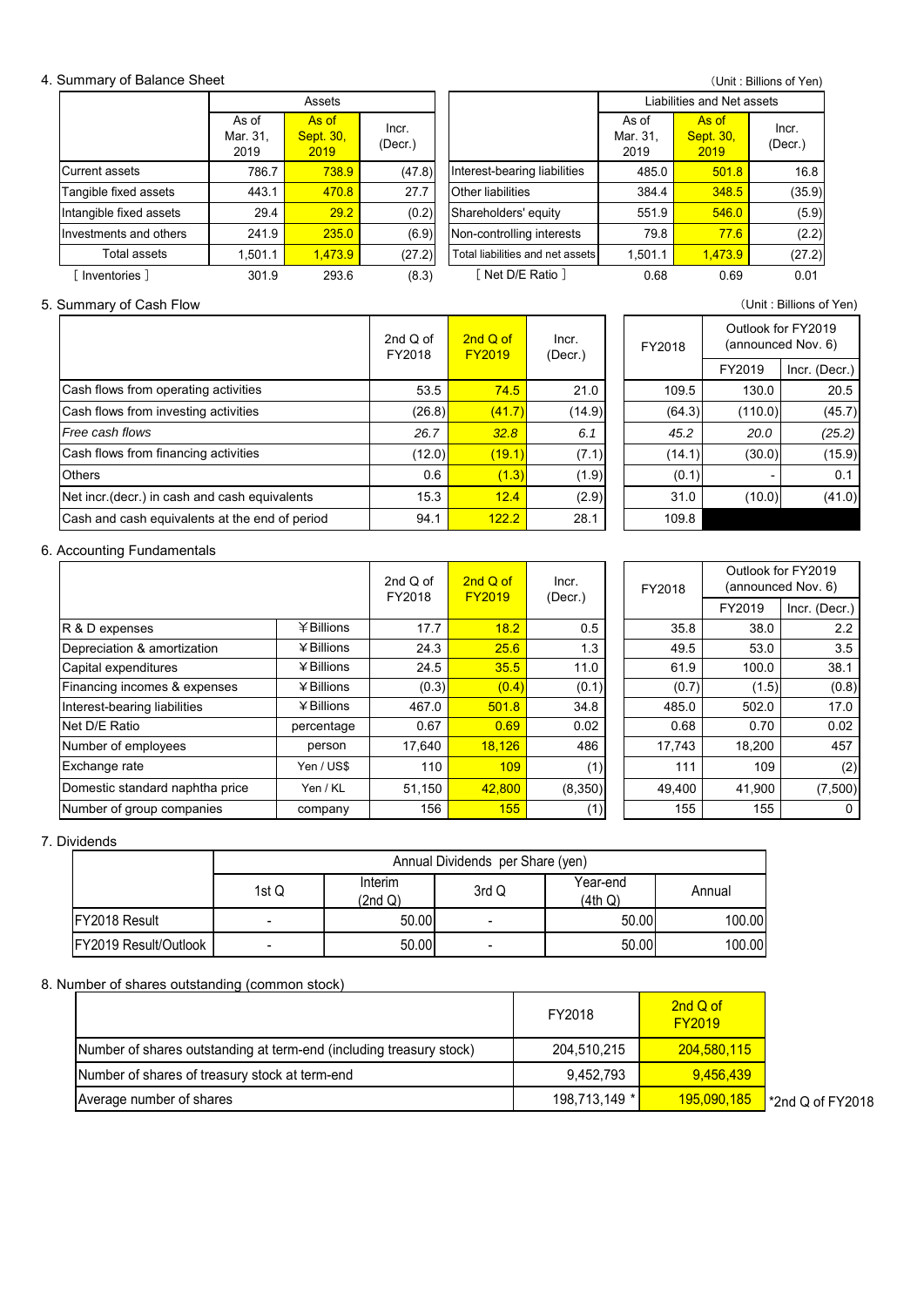# **1. Operating Results**

## **(1) Overview**

In the fiscal period under review (the six-month period from Apr 1, 2019 to Sept 30, 2019, hereinafter the "first half"), the economy of the United States enjoyed constant recovery. On the other hand, the state of trade policy in the United States, the Chinese economy's deceleration and geopolitical risks remained unsettled, and careful attention was paid to fluctuations in the global economy. In Japan, although the economy continued to gradually recover amid improvements in the employment and incomes, the prospects of the economy became increasingly sluggish and uncertain.

The Mitsui Chemicals Group (hereinafter the "Group") reported the following operating results for the first half.

|                                 |                  |                         |                        | (Billions of Yen)                                 |
|---------------------------------|------------------|-------------------------|------------------------|---------------------------------------------------|
|                                 | <b>Net Sales</b> | <b>Operating Income</b> | <b>Ordinary Income</b> | <b>Profit Attributable</b><br>to Owners of Parent |
| First half                      | 674.9            | 34.5                    | 32.6                   | 11.8                                              |
| Same period of<br>previous year | 720.9            | 49.7                    | 58.4                   | 41.8                                              |
| Change                          | (46.0)           | (15.2)                  | (25.8)                 | (30.0)                                            |
| Change (%)                      | (6.4)            | (30.7)                  | (44.2)                 | (71.8)                                            |

**Net Sales** decreased 46.0 billion yen, or 6.4%, compared with the corresponding period of the previous fiscal year to 674.9 billion yen. This was mainly attributable to decrease in sales prices due to the fall in naphtha, other raw materials and fuel prices, despite of firm sales.

**Operating income** was 34.5 billion yen, a decrease of 15.2 billion yen or 30.7% year on year. This result was due to unfavorable terms of trade.

**Ordinary income** was 32.6 billion yen, decreased 25.8 billion yen or 44.2% year on year. This result was due to decrease in share of profit of entities accounted for using equity method and worsening of foreign exchange gains and losses, in addition to the decrease of operating income.

**Extraordinary income and losses** were 9.3 billion yen loss, due to a loss on valuation of investments in capital and loss on disposal of non-current assets.

As a result of the aforementioned factors, **profit before income taxes** amounted to 23.3 billion yen, a decrease of 32.4 billion yen, or 58.2% year on year.

**Profit attributable to owners of parent** after accounting for income taxes and non-controlling interests was 11.8 billion yen, a decrease of 30.0 billion yen, or 71.8% compared with the corresponding period of the previous fiscal year. Earnings per share for the period were 60.27 yen.

# **(2) Results by Business Segment**

The status of each segment during the first half is as follows.

## **Mobility**

Net sales decreased 7.7 billion yen compared with the same period of the previous fiscal year to 187.5 billion yen and comprised 28% of total sales. Operating income decreased 0.3 billion yen to 19.8 billion yen year on year. The decrease in income was due to increase of fixed costs.

In **elastomers**, sales were affected by slowing demand mainly in Asia.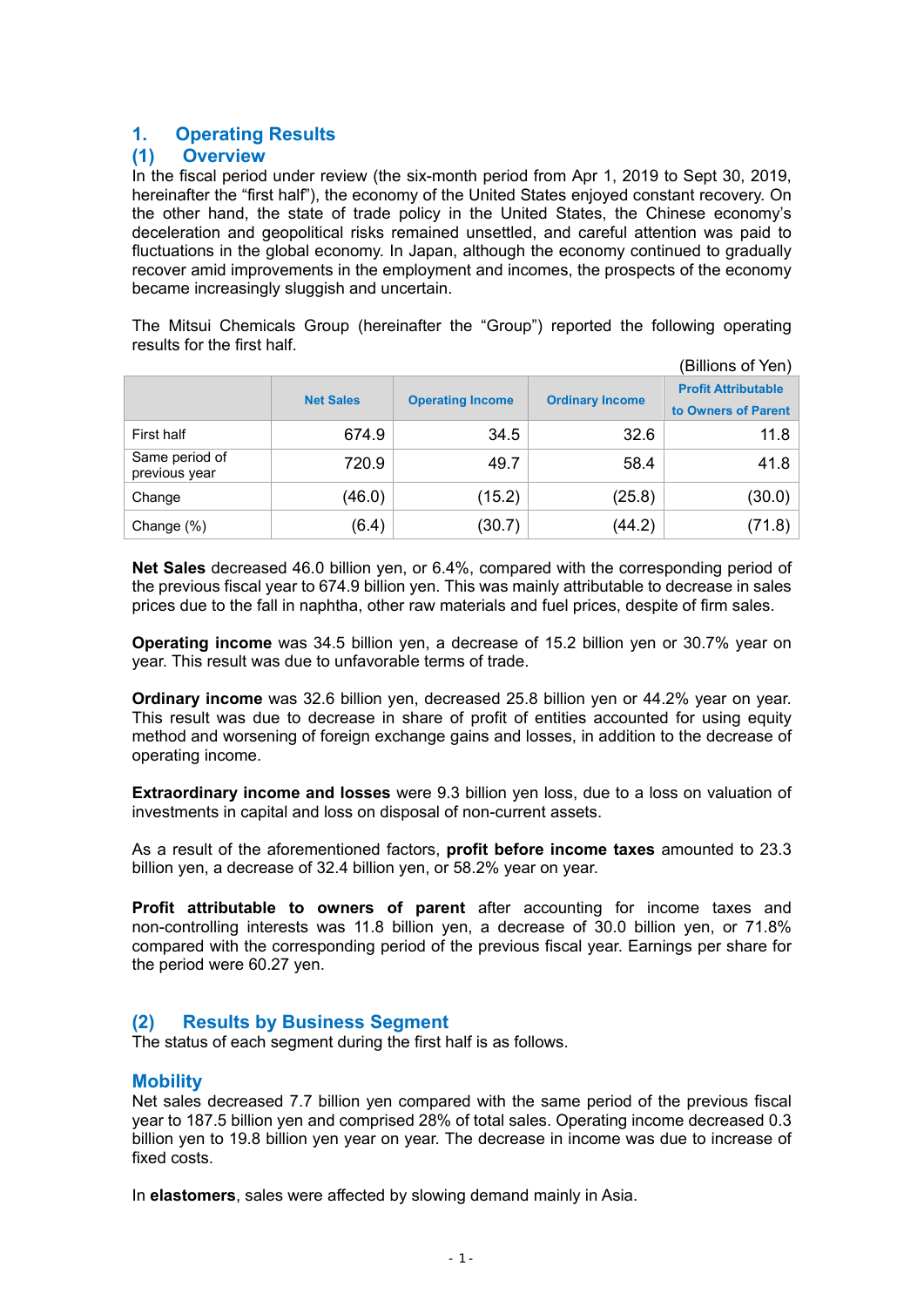In **performance compounds**, profit was affected by deceleration of automotive production in the United States, Europe and China.

In **performance polymers**, the Group captured demand and sales remained healthy, despite the demand for information communication technology (ICT) - related products were stagnating in general.

In overseas **polypropylene compound** businesses, the Group was able to capture sales volume mainly from Japanese customers while the global production were decelerating.

In **solution** business, demand for the development of automotive was firm mainly in Japan and Asia.

## **Health Care**

Net sales decreased 1.5 billion yen year on year to 69.7 billion yen and comprised 10% of total sales. Operating income decreased 0.3 billion yen compared with the same period of the previous fiscal year to 6.0 billion yen, mainly due to increase of fixed costs, despite of favorable terms of trade.

In **vision care materials**, sales of ophthalmic lens materials were healthy.

In **nonwoven fabrics**, sales were affected by decreasing export of disposable diapers from Japan.

In **dental materials**, sales were stable.

## **Food & Packaging**

Net sales decreased 3.6 billion yen compared with the same period of the previous fiscal year to 93.0 billion yen and comprised 14% of total sales. Operating income decreased 0.9 billion yen compared with the same period of the previous fiscal year to 7.9 billion yen. The decrease in income was due to decreasing sales volume, despite of favorable terms of trade.

In **coatings & engineering materials**, sales were stable and terms of trade were in favor.

In **performance films and sheets**, sales were firm in industrial films and sheets, although sales volume decreased in the area of packaging films.

In **agrochemicals**, demand was firm but sales volume decreased due to time lag of shipment.

## **Basic Materials**

Net sales decreased 30.5 billion yen compared with the same period of the previous fiscal year to 315.8 billion yen and comprised 47% of total sales. Operating income decreased 13.5 billion yen year on year, to 4.9 billion yen. This was mainly attributable to the effect of overseas market, although domestic demand was healthy.

**Naphtha cracker** operating rates were lower than the same period of the previous fiscal year due to facility defects at Ichihara Works and a typhoon, but kept at high level overall. Performances of **polyethylene** and **polypropylene** were firm, backed by domestic demand.

In **olefins** and **phenols**, overseas market was at lower level than the same period of the previous fiscal year.

## **Others**

Net sales decreased 2.7 billion yen to 8.9 billion yen, comprised 1% of total sales. On the other hand, operating loss was 1.1 billion yen, decrease of 0.1 billion yen year on year.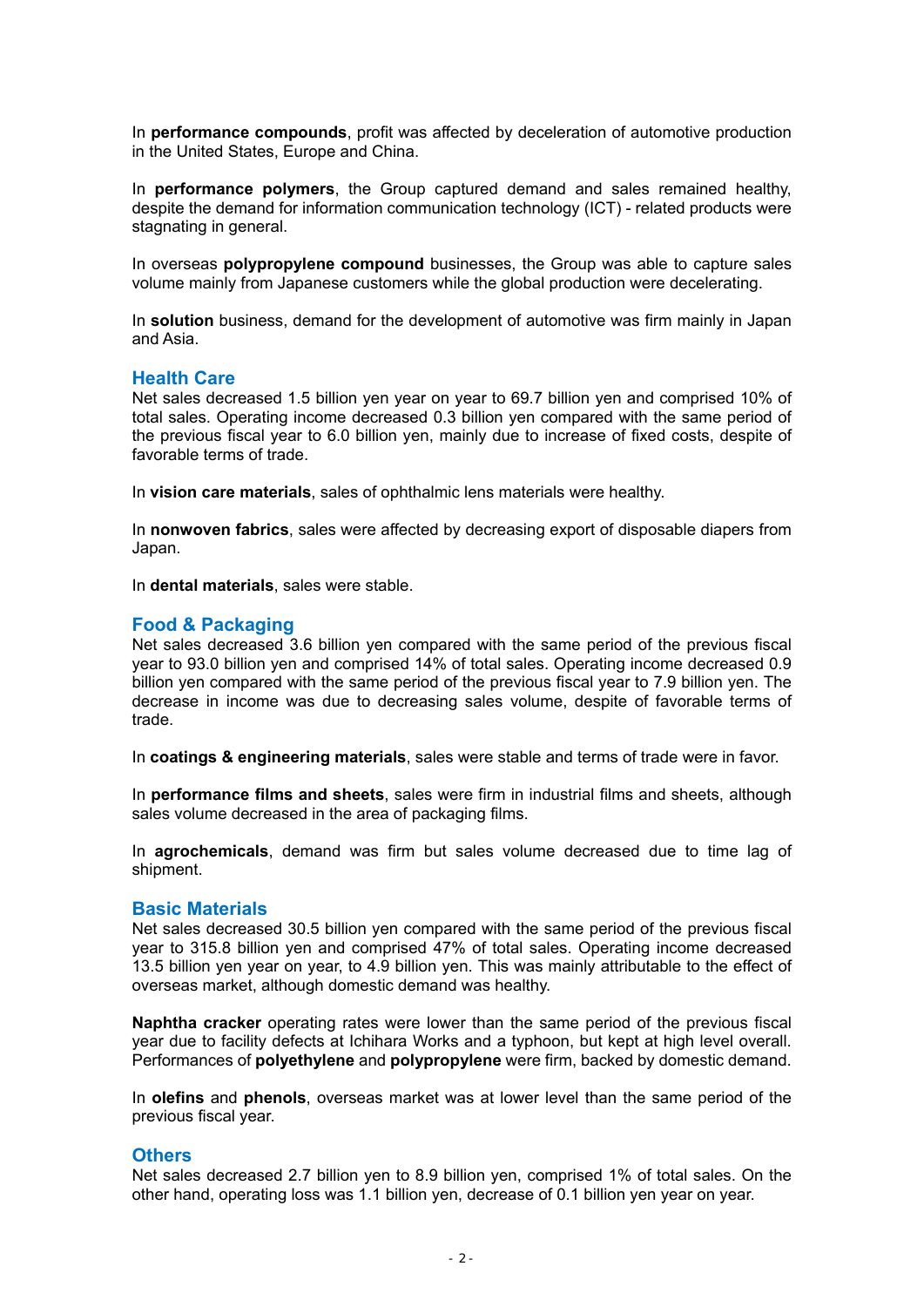## **2. Consolidated Financial Position Status of Assets, Liabilities and Net Assets**

**Total assets** at the end of the first half stood at 1,473.9 billion yen, a decrease of 27.2 billion yen compared with the end of the previous fiscal year.

**Total liabilities** at the end of the first half decreased 19.1 billion yen compared with the previous fiscal year-end to 850.3 billion yen. **Interest-bearing debt** amounted to 501.8 billion yen, an increase of 16.8 billion yen. As a result, the interest-bearing debt ratio was 34.0%, 1.7 percentage point increase from the previous fiscal year-end.

**Net assets** totaled 623.6 billion yen, a decrease of 8.1 billion yen compared with the previous fiscal year-end. The **ratio of shareholders' equity to total assets** was 37.0%, 0.2 percentage point increase from the previous fiscal year-end.

Accounting for the aforementioned factors, the **net debt-equity ratio** stood at 0.69 at the end of the first half, 0.01 percentage point increase from the previous fiscal year-end.

For overseas consolidated subsidiaries following International Financial Reporting Standard (IFRS) and US GAAP, IFRS 16 – Leases and ASC Topic842 – Leases were applied from the first quarter. As a result, the closing balance of lease assets and leases liabilities increased by 21.3 billion yen and 21.1 billion yen respectively.

## **3. Cash Flow Status**

Cash and cash equivalents (hereafter called "cash") increased 12.4 billion yen to 122.2 billion yen as of the end of the first half compared with the previous fiscal year-end.

#### **Cash Flows from Operating Activities**

Net cash provided by operating activities increased 21.0 billion yen to 74.5 billion yen compared with the same period of the previous fiscal year due primarily to improvement of working capital.

#### **Cash Flows from Investing Activities**

Net cash used in investing activities increased 14.9 billion yen compared with the same period of the previous fiscal year to 41.7 billion yen due primarily to increase of cash outflows from capital investment.

## **Cash Flows from Financing Activities**

Net cash used in financing activities increased 7.1 billion yen compared with the same period of the previous fiscal year to 19.1 billion yen, because proceeds from issuance of bonds are no longer recorded.

## **4. Outlook for Fiscal 2019 (Year Ending March 31, 2020)**

In the announcement under the title of *Differences between Financial Forecasts and Actual Results for the First Half and Revisions of Financial Forecasts for FY2019* on November 6, 2019, the Group revised its financial forecasts for FY2019 as follows.

## **(1) Overview**

Revised financial forecasts are based on the following assumptions:

a) Exchange rate for the full year is 109 yen/US\$ (Oct – Mar: 108 yen/US\$)

b) Average price of domestic naphtha is 41,900 yen /kl (Oct – Mar: 41,000 yen/kl)